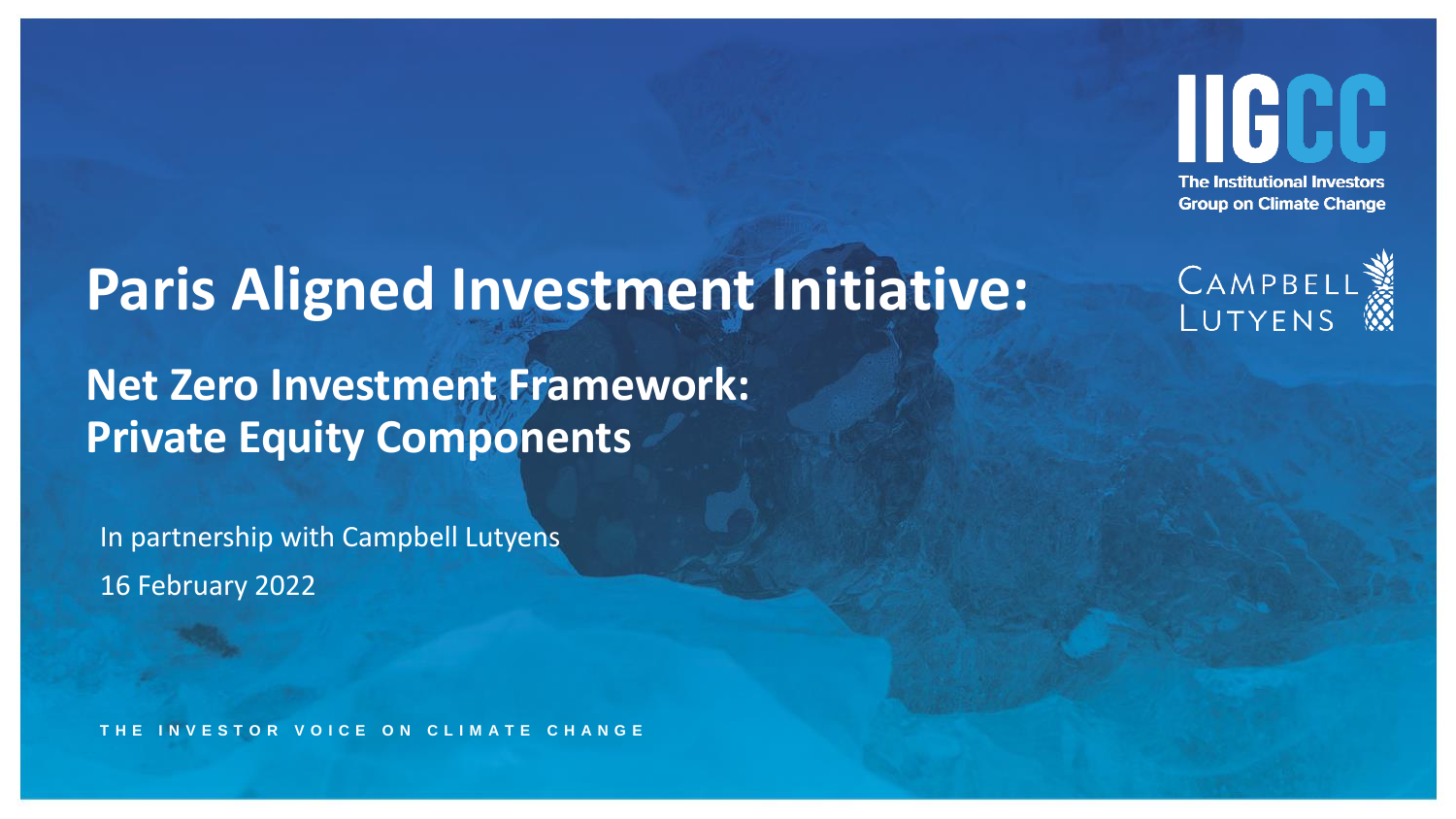

# Bryn Gostin

*Managing Director, Head of Product & Strategy, Chair Responsible Investment at Capital Dynamics and IIGCC PAII private equity working group co-lead*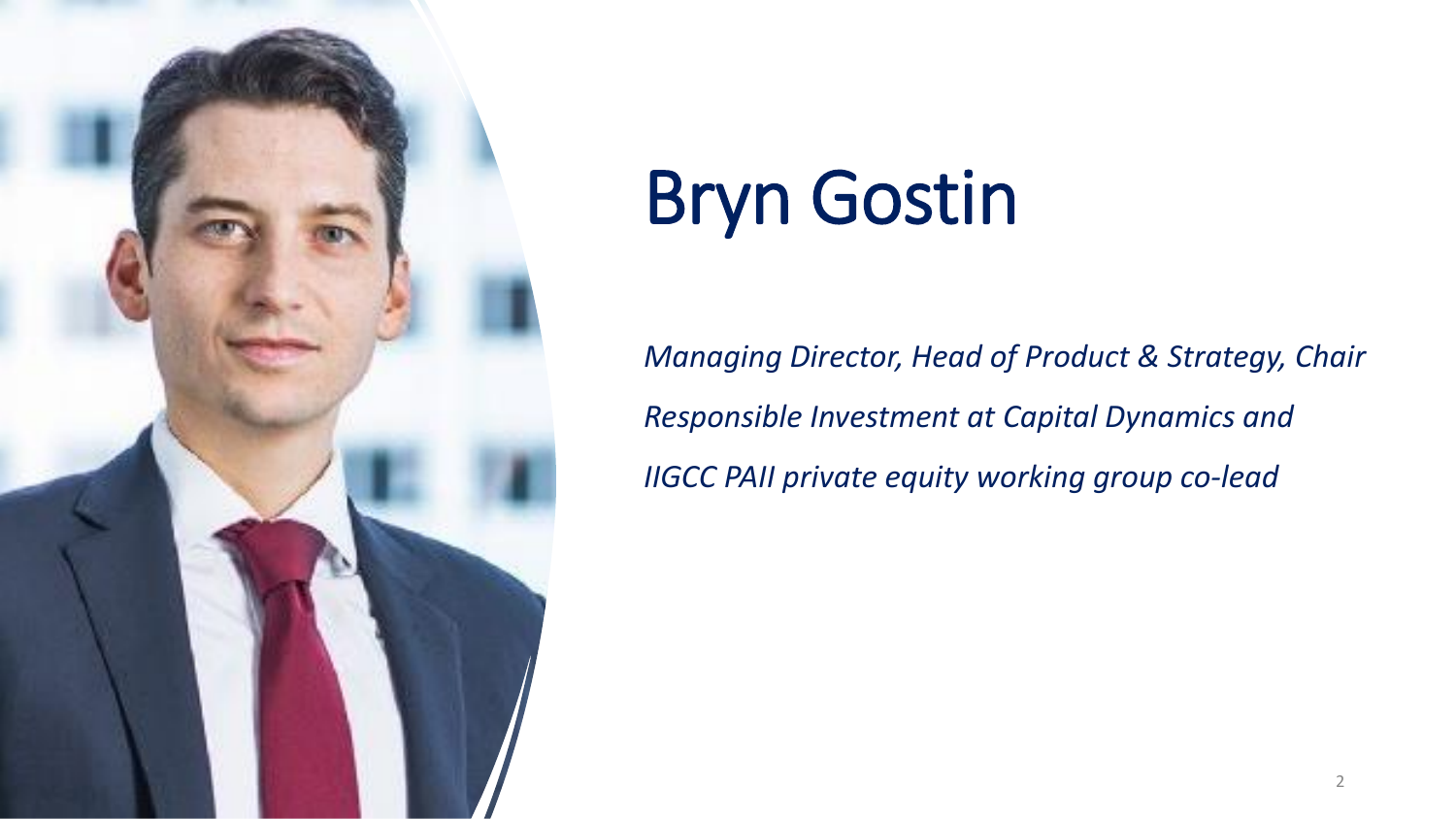## **Who we are**



- IIGCC is the European membership body for investor collaboration on climate change.
- An investor-led network of over **350 asset owners and managers** across 22 countries, together we represent over €50 trillion in assets.
- IIGCC works to support and help define the public policies, investment practices and corporate behaviours that address the long-term risks and opportunities associated with climate change.
- With other investor networks we coordinate platforms for investors to make net zero commitments:
	- **Net Zero Asset Managers: 236 asset managers with** \$57 trillion AUM committed to net zero
	- **Paris Aligned Asset Owners: 53 asset owners with \$2.9** trillion AUM committed to net zero

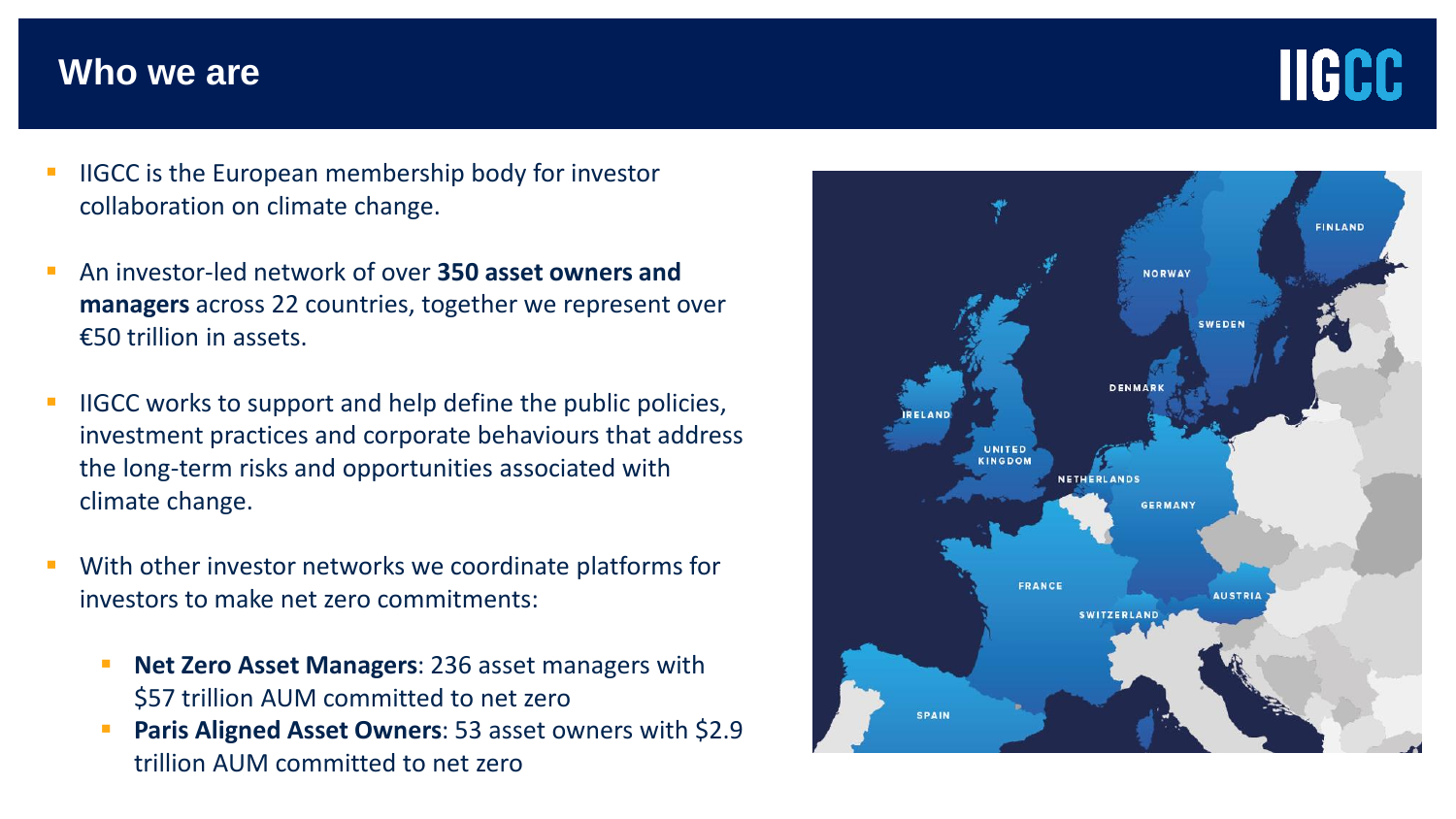## **Paris Aligned Investment Initiative (PAII)**



**PRODUCED BY** 



- IIGCC established PAII in May 2019 to define Paris Alignment for investors and explore how investors can align portfolios and actions to the goals of the Paris Agreement
- Four working groups identified best practice methodologies and approaches for measuring alignment, transitioning portfolios, and taking action to drive the transition to net zero
- Produced the Net Zero Investment Framework 1.0 covering 4 asset classes (Sovereign, Listed Equity and Corporate Fixed Income, Real Estate)
- Portfolio testing using five investor portfolios to construct aligned portfolios and test performance vs current portfolios



- From 2021, the Paris Aligned Investment Initiative has been delivered by four investor networks.
- The networks are supporting investors globally to implement the Net Zero Investment Framework 1.0.
- **Asia Investor Group on Climate Change** in Asia
- **Ceres** in North America
- **Investor Group on Climate Change** in Australasia

**More than 150 asset owners and asset managers involved to develop the Framework, with over \$33 trillion AUM**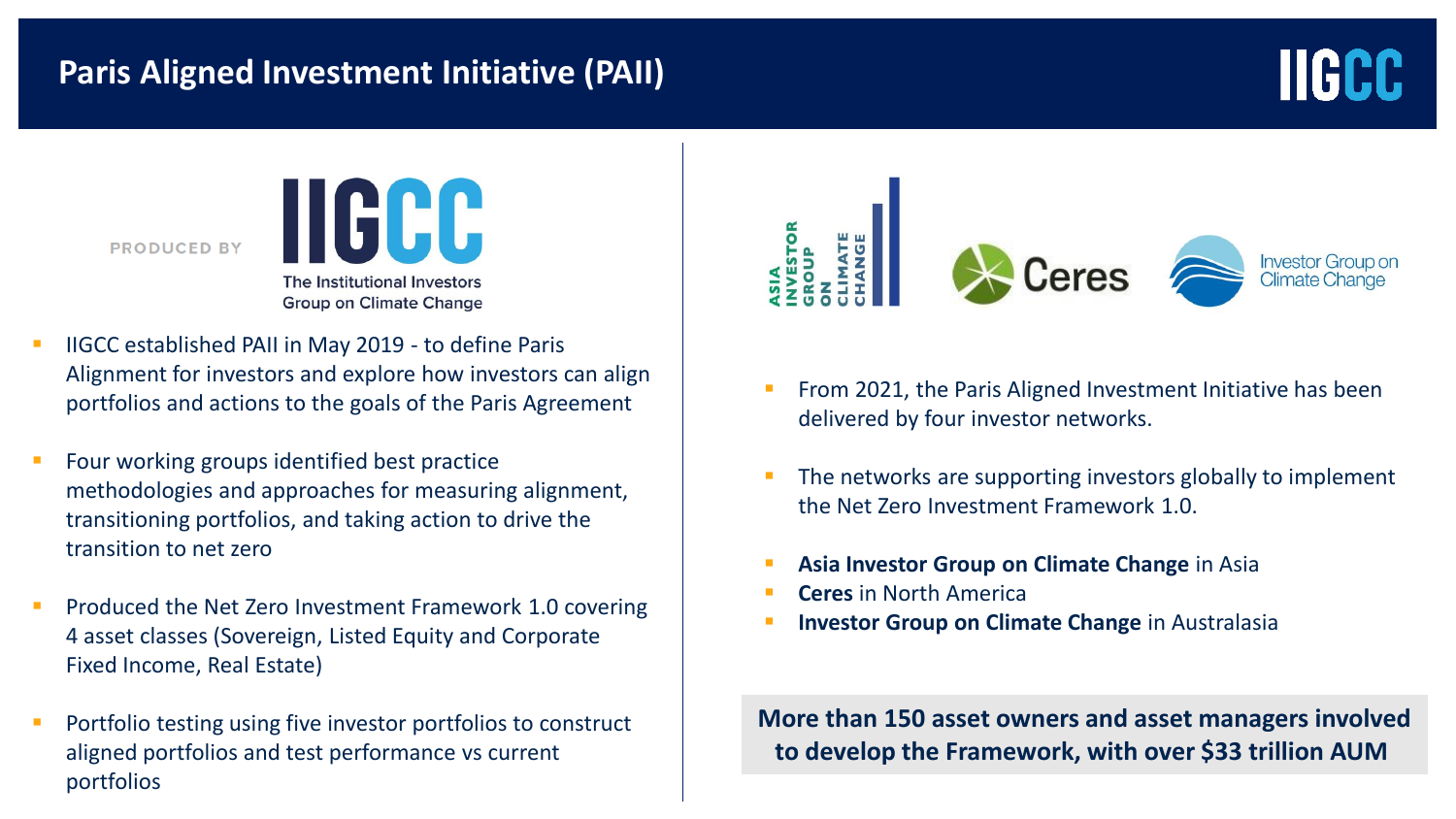### **Net Zero Investment Framework 1.0**

# **IIGCC**

#### **Aims of the Framework**

- Translate the goals of the Paris Agreement into practical guidance for asset owners and asset managers
- Establish a common understanding of effective approaches and methodologies to guide the ambitious action required
- Support the decarbonisation of the real economy, help minimise the negative impacts of climate change, and seize investment opportunities
- **E** Enable all investors to maximise their efforts and impact to achieve climate goals

#### **How should the Framework be used?**

- As a basis for a commitment to align to the goals of the Paris Agreement and net zero global emissions by 2050
- The recommendations, methodologies and key actions should be used to develop and implement an effective net zero investment strategy
- The Framework can be used by asset owners to set their strategies and by asset managers to implement them



PRODUCED B **HGH** 

**PARIS ALIGNED INVESTMENT INITIATIVE**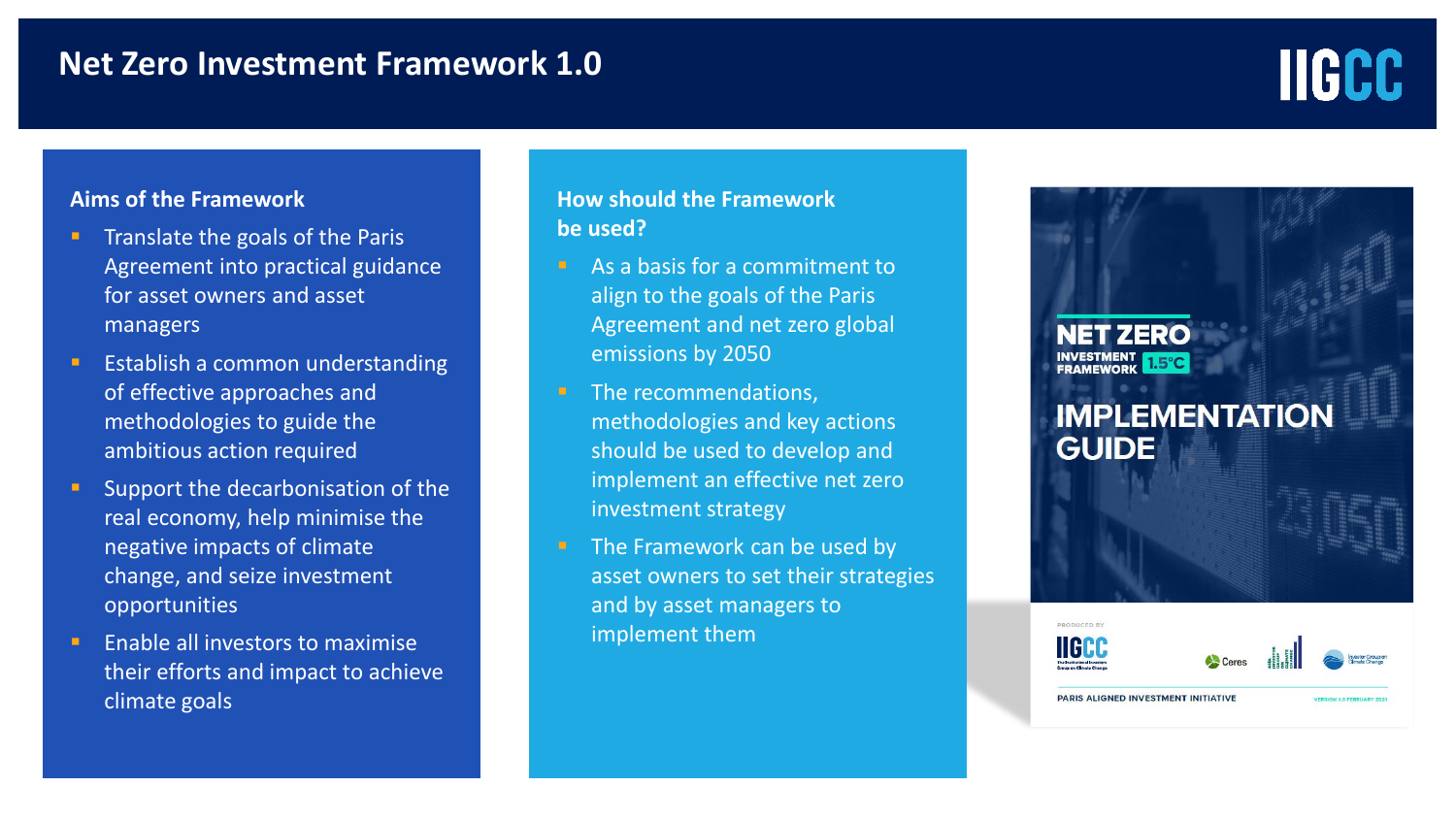## **Principles**



**An investor's approach to alignment should be guided by the following five principles**

- **Impact**
	- ➢ *Maximising long-term emissions reductions in the real economy*
- **Rigour**
	- ➢ *Science-based and consistent with achieving Paris goals*
- **Practicality**
	- ➢ *Feasible for a range of investors to implement*
- **Accessibility**
	- ➢ *Approaches and methodologies should be clear and easily applied*
- **Accountability**
	- ➢ *Clients, beneficiaries and stakeholders can assess whether investors are aligned*

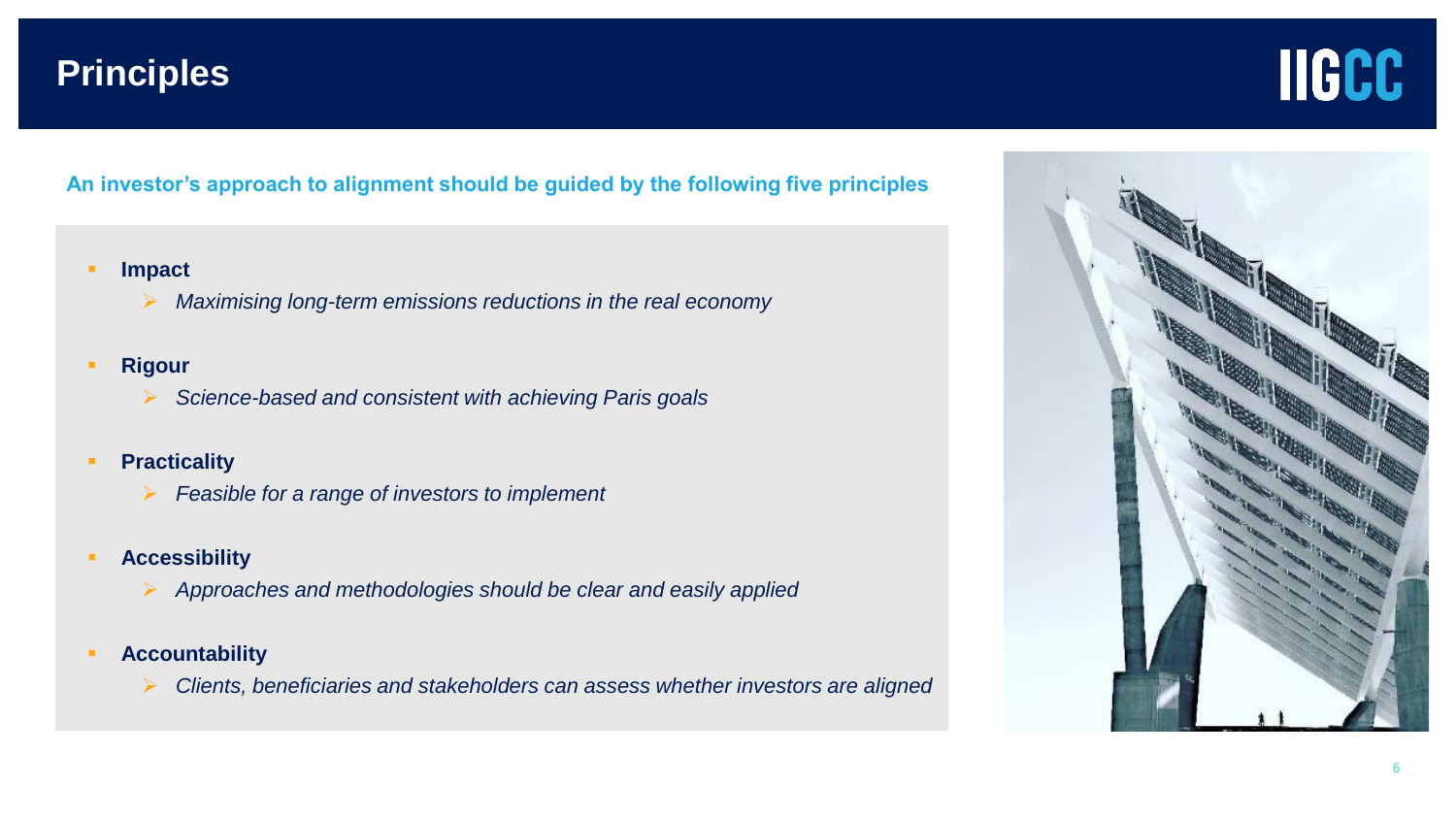## **Overview: Net Zero Investment Framework 1.0**



**Governance & Strategy**  $\leftrightarrow$ Net zero commitment | Beliefs, strategy & mandates Climate risk assessment | Monitoring & reporting PORTFOLIO / FUND LEVEL **Objectives and Targets**  $\leftarrow$ **Sets direction and portfolio** Emissions reduction | Investment in climate solutions structure for alignment **Strategic Asset Allocation** Scenario Analysis | Portfolio optimisation Asset class variants | Review constraints **Asset Level Assessment & Targets** Alignment & engagement targets & metrics ASSET CLASS LEVEL Asset assessment criteria | Recommended methodologies **Shifts alignment of assets** to meet portfolio goals **Implementing Alignment** Portfolio Construction | Engagement & Stewardship Selective Divestment | Direct Management

> **Stakeholder & Market Engagement** Asset managers or clients | Data & service providers

**Policy Advocacy** Global & national net zero policies | Disclosure & shareholder rights **EXTERNAL** 

Influences enabling environment to facilitate alignment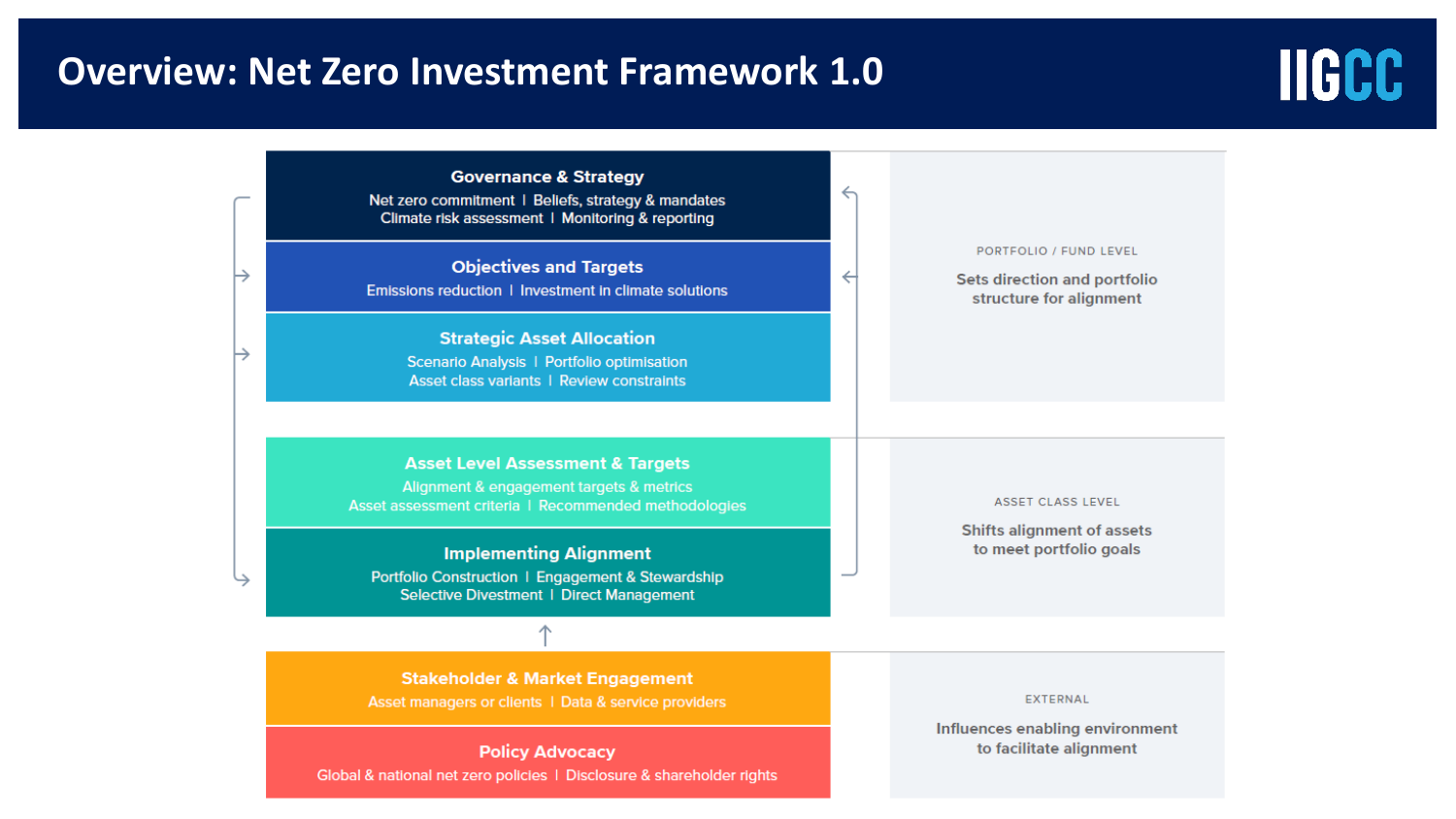## **Purpose of a Net Zero Investment Framework for PE**



- The work acknowledges that private equity integration of climate risk and impact is at an early stage and many investors will need to progress towards this best practice over time.
- ❑ Provide a basis for investors to make net zero commitments for PE or incorporate PE into their existing net zero commitments
- ❑ Provide a blueprint for investors to develop a net zero investment strategy for PE portfolios or funds.
- ❑ Ensure net zero strategies are practical, supporting value creation, and focus on driving emissions reduction in the real economy
- ❑ Recommends metrics to measure the alignment of PCs and portfolios, relevant to the objective of achieving net zero GHG emissions by 2050 or sooner
- ❑ Recommends targets that should be set and delivered to ensure progress towards net zero portfolio emissions by 2050 or sooner
- ❑ Recommends a set of actions for GPs and LPs to manage portfolios to increase their alignment with the net zero goal



**HGCC**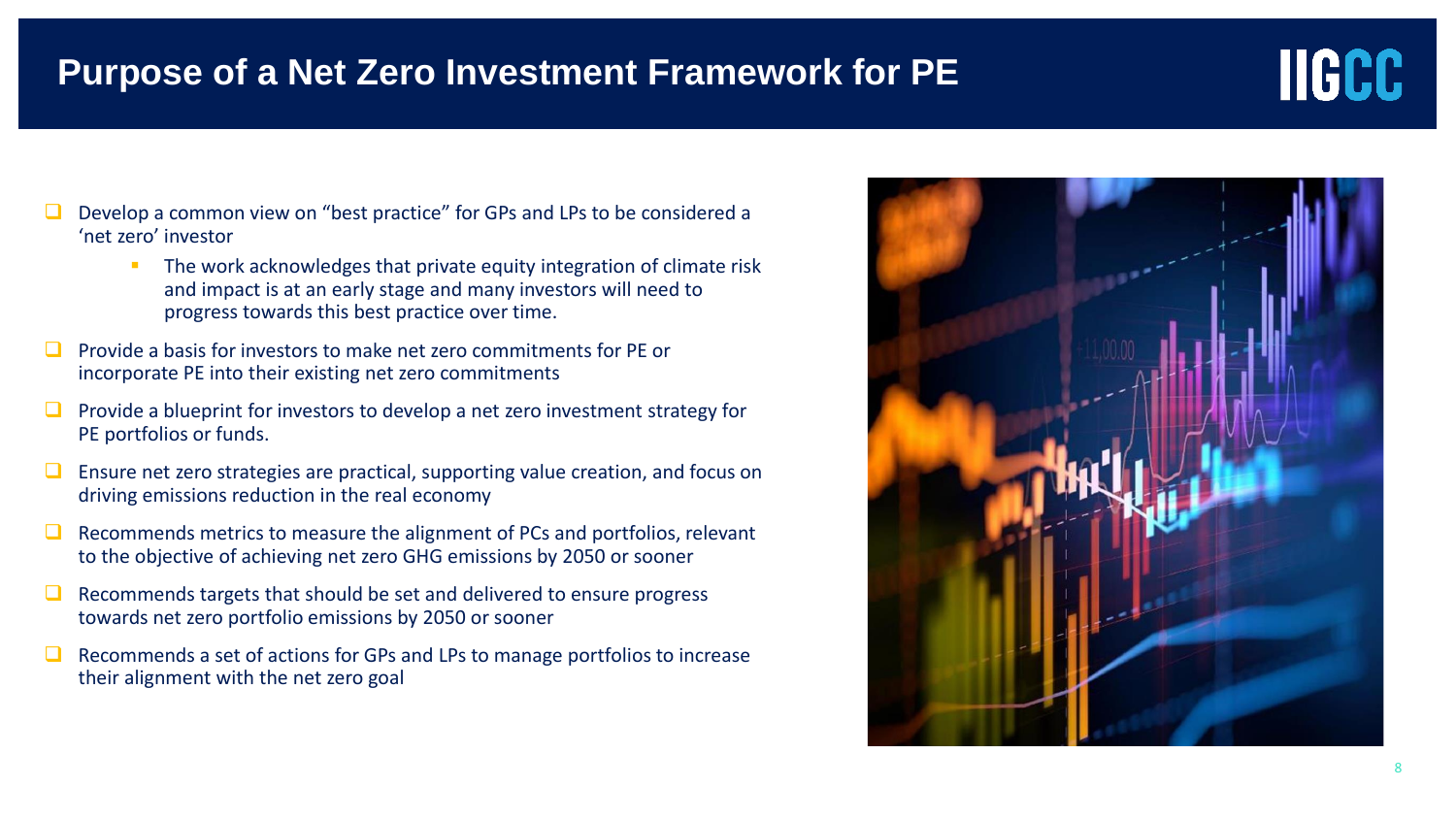## **Proposed Scope**



Minimum

All portfolio companies classified as Buyout or Growth for Primaries, Secondaries and Fund of Funds should be in scope for net zero alignment measurement and management

Include Buyout and Growth for Primaries, Secondaries and Fund of Funds, at least meeting the following portfolio company coverage criteria:

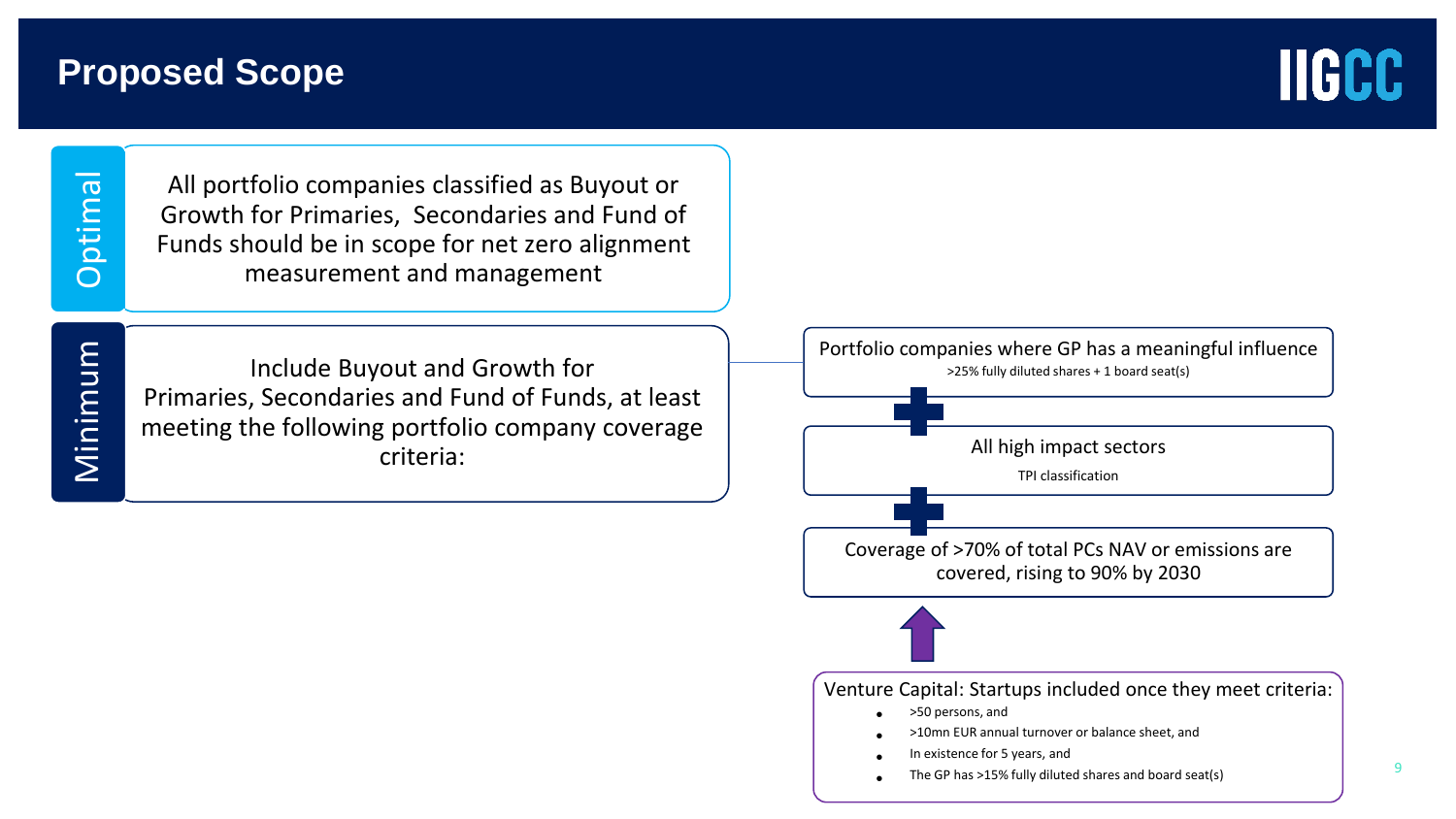## **Proposed PC net zero alignment indicators**



| <b>Criteria</b> |                                                                                                                                                                                                                                                                                                                                                                                                          | <b>Net Zero</b>                                                                                                                                                                                   | <b>Aligned</b>            | <b>Aligning</b>    | <b>Early progress</b>     |
|-----------------|----------------------------------------------------------------------------------------------------------------------------------------------------------------------------------------------------------------------------------------------------------------------------------------------------------------------------------------------------------------------------------------------------------|---------------------------------------------------------------------------------------------------------------------------------------------------------------------------------------------------|---------------------------|--------------------|---------------------------|
|                 | Ambition: A long term 2050 goal consistent with achieving global net zero<br>GHG emissions by 2050 or sooner                                                                                                                                                                                                                                                                                             | Company with<br>emissions intensity<br>required by the sector<br>and regional pathway<br>for 2050 and whose<br>ongoing investment<br>plan or business<br>model will maintain<br>this performance. | $\boldsymbol{\mathsf{x}}$ |                    |                           |
|                 | Targets:                                                                                                                                                                                                                                                                                                                                                                                                 |                                                                                                                                                                                                   |                           |                    |                           |
|                 | Short- and medium-term science based GHG emissions reduction target<br>(scope 1, 2 and material scope 3)                                                                                                                                                                                                                                                                                                 |                                                                                                                                                                                                   | $\mathsf X$               | $\pmb{\mathsf{X}}$ |                           |
|                 | Immediate emissions reduction target (Scope 1&2) set in line with at least<br>a global net zero decarbonisation pathway                                                                                                                                                                                                                                                                                  |                                                                                                                                                                                                   |                           |                    | $\boldsymbol{\mathsf{x}}$ |
|                 | Disclosure: Annual disclosure of scope 1, 2 and material scope 3 absolute<br>GHG emissions, and capex or revenues related to climate solutions as<br>defined by the EU Taxonomy mitigation or adaptation criteria, or equivalent<br>assessment                                                                                                                                                           |                                                                                                                                                                                                   | $\pmb{\times}$            | $\pmb{\mathsf{X}}$ |                           |
|                 | Emissions performance: Current emissions intensity performance (scope 1,<br>2 and material scope 3) relative to targets provided to GPs and disclosed<br>publicly                                                                                                                                                                                                                                        |                                                                                                                                                                                                   | $\boldsymbol{\mathsf{x}}$ |                    |                           |
|                 | Climate strategy: A proportionate plan, with clear governance, setting out<br>the measures that will be deployed to deliver GHG targets, assess and<br>manage climate risk, and achieve value creation through climate related<br>opportunities. For high impact sectors this plan should be quantified and<br>include Capex and Opex expenditures (potentially agreed by the GP) to<br>achieve targets. |                                                                                                                                                                                                   | $\mathsf{x}$              |                    |                           |
| -6              | Strategy on track to meet exit criteria that a) the company is in a position to<br>be profitable in a net zero future b) the company has the potential to<br>continue to align to relevant net zero decarbonisation pathway over time                                                                                                                                                                    |                                                                                                                                                                                                   | $\boldsymbol{\mathsf{x}}$ |                    |                           |
|                 | Governance: A named director on the board with responsibility for climate<br>risk, and other relevant management responsibilities for climate change<br>established; Climate risk management discussed by board at least once a<br>year                                                                                                                                                                  |                                                                                                                                                                                                   | $\pmb{\times}$            | $\pmb{\times}$     | X                         |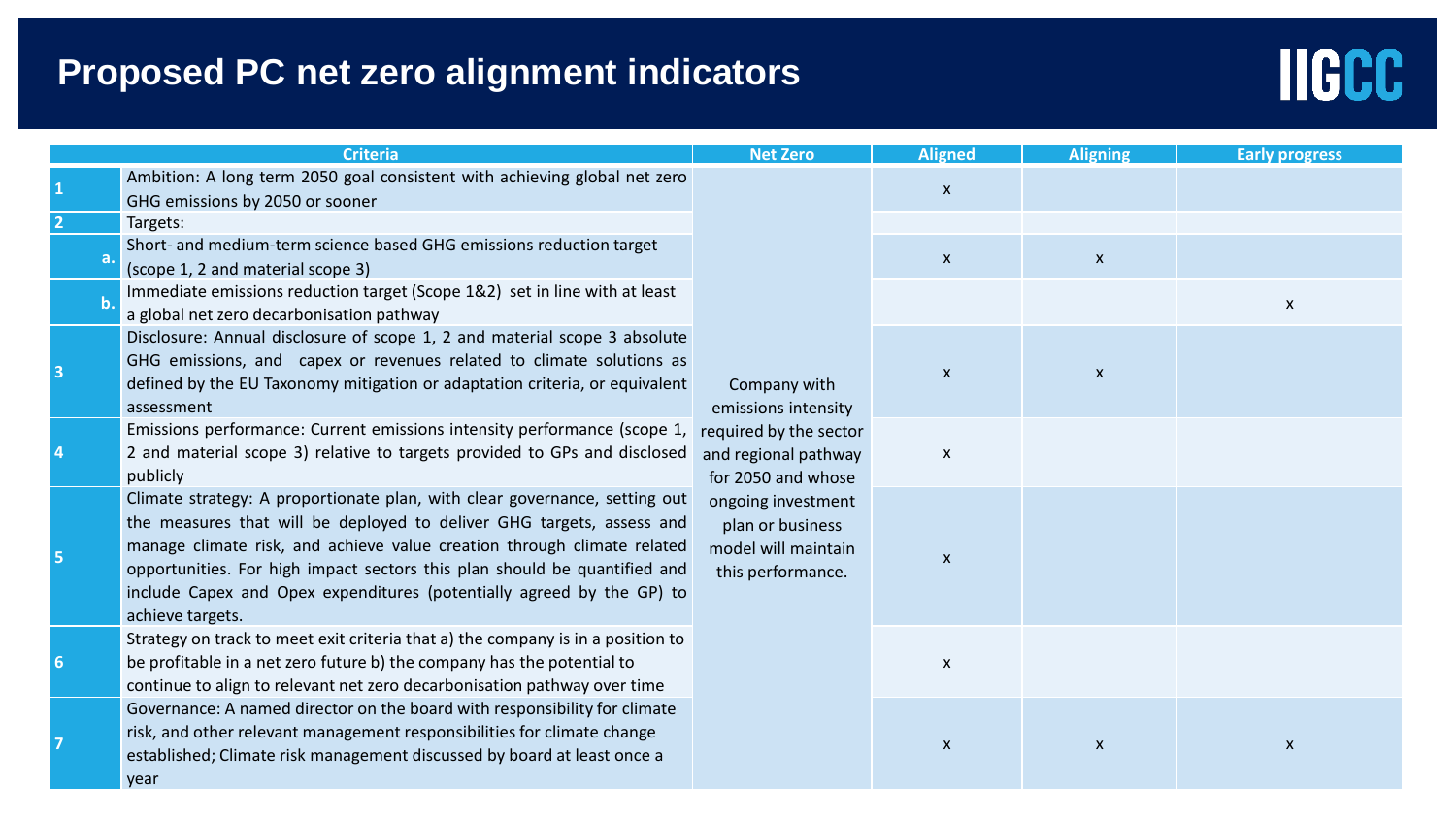

#### *Portfolio Coverage (asset alignment)*

Target 1a: A year on year alignment target for increasing % of current NAV of assets in scope that is achieving the criteria to be considered i) net zero, or ii) 'aligned', or iii) 'aligning' to net zero. The year-on-year increase should indicate a target for the following 5 year period, and is expected to demonstrate an increase consistent with reaching 100% net zero, aligned or aligning by 2040.

Target 1b: As a subset of target 1a, for all new assets where the GP has a meaningful influence, criteria should be achieved progressively, reaching 100% of assets 'aligned' or 'net zero' by 2030, or for acquisitions after 2025 within 5 years of investment.

#### *Climate Solutions*

Target 2**:** A relevant goal or target for each fund (GP) or portfolio (LP) taking into account the sectoral profile of the fund or portfolio, to increase investment in climate solutions (% revenues or capex/AUM invested associated to climate solutions as defined by the EU Taxonomy or alternative relevant criteria such as the forthcoming UK taxonomy)

#### *Fund of Funds*

Target 3: Where investing in fund of funds, the GP or LP shall aim to ensure that as soon as possible and by 2030 at the latest to only invest with firms or fund managers who themselves are setting portfolio coverage targets and undertaking relevant actions set out in the Framework.

+

Reporting on emissions and solutions to enable incorporation of PE into portfolio-wide net zero emissions reduction and solutions targets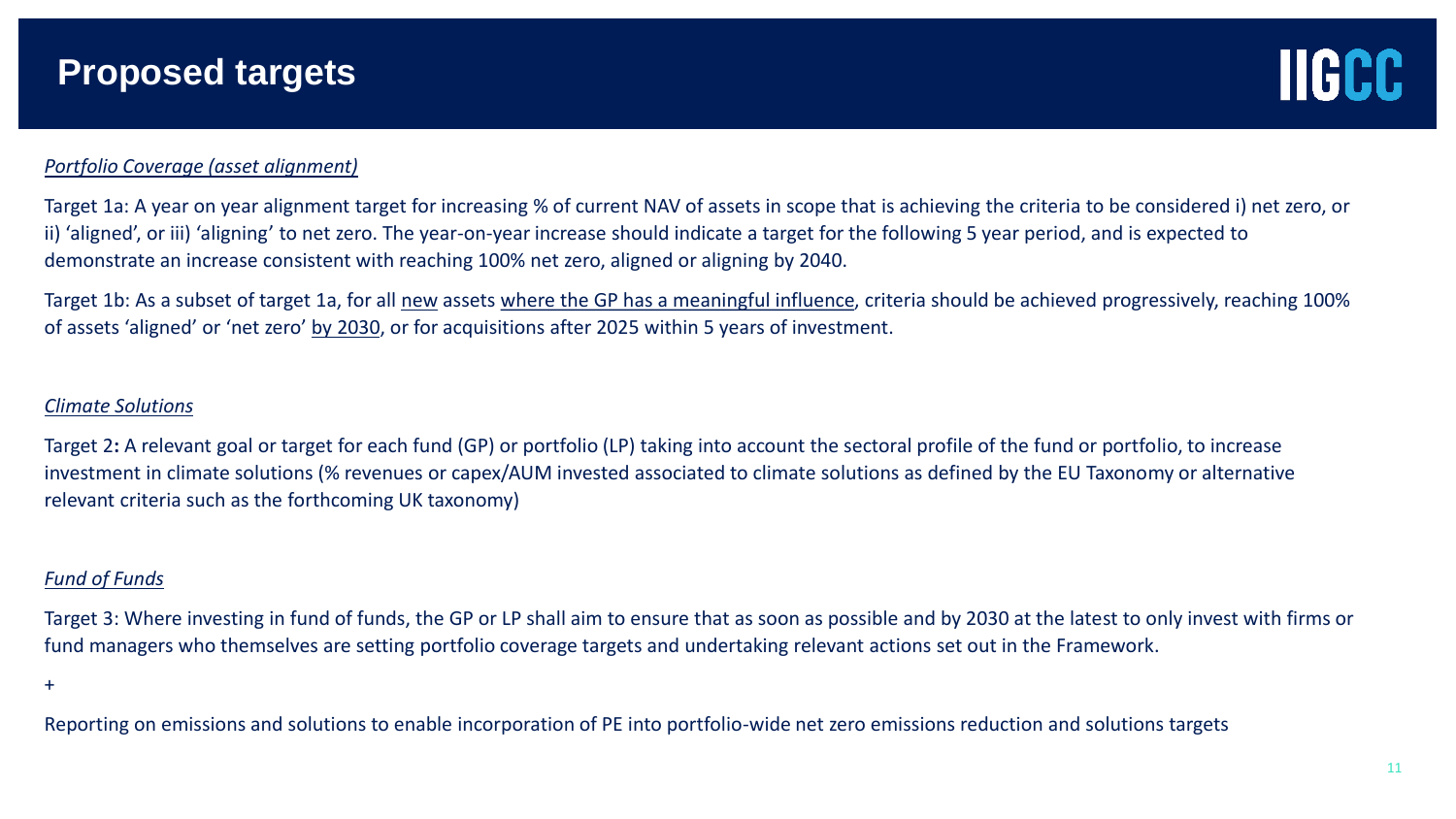



#### ❑ Incorporate PE exposure into NZ commitments

- o conduct target-setting / carbon portfolio assessments
- o deliver right metrics for asset allocation
- o and appropriate exclusion policies

 $\Box$  Establish carbon footprinting / climate risk mapping of the existing portfolio to prioritise GP engagement

o institute investment committee sign-off to approve new funds and GP co-invests

❑ Future-proofing: ensure you build capacity and have internal training programmes in place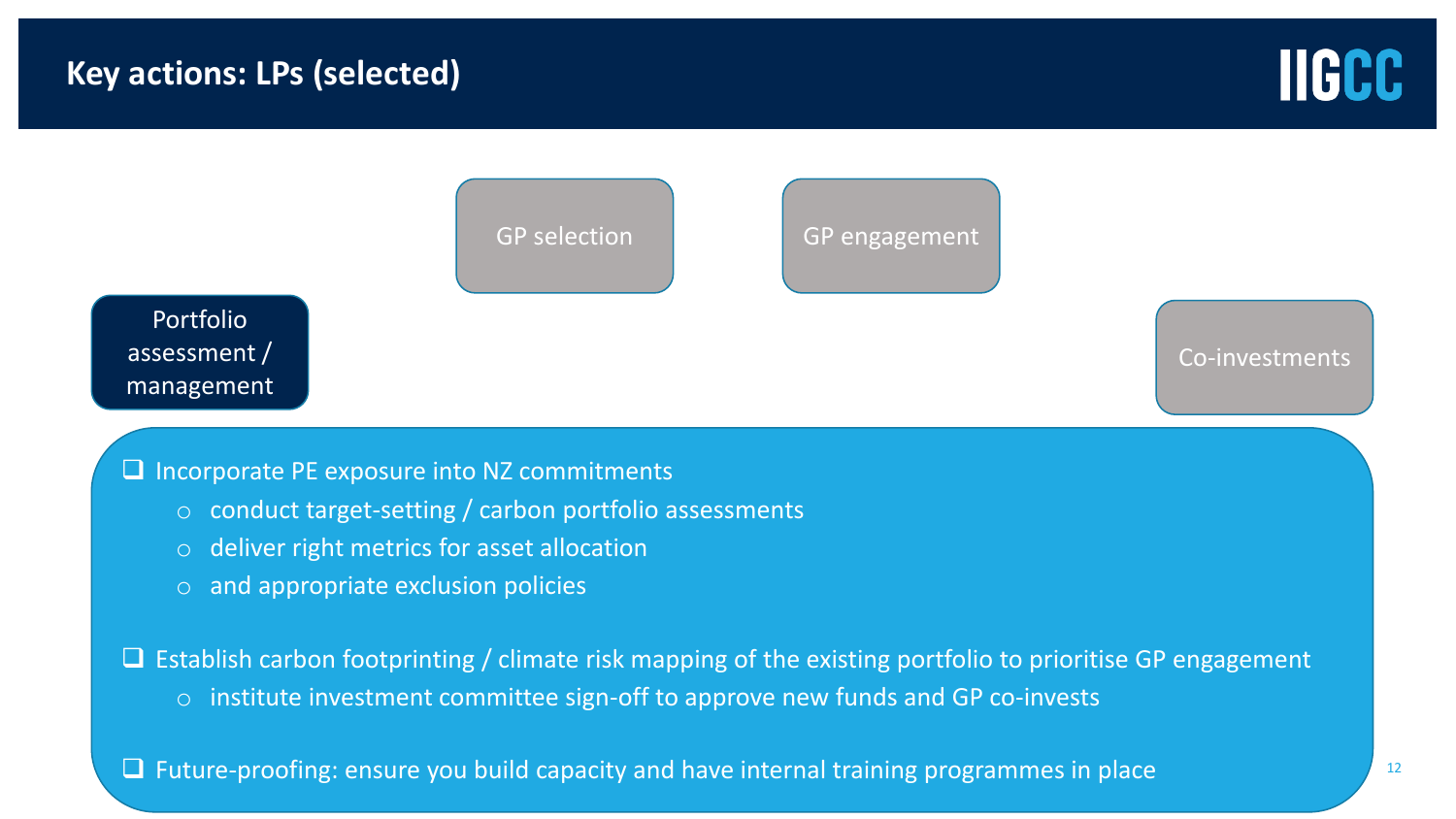



and committee consultation processes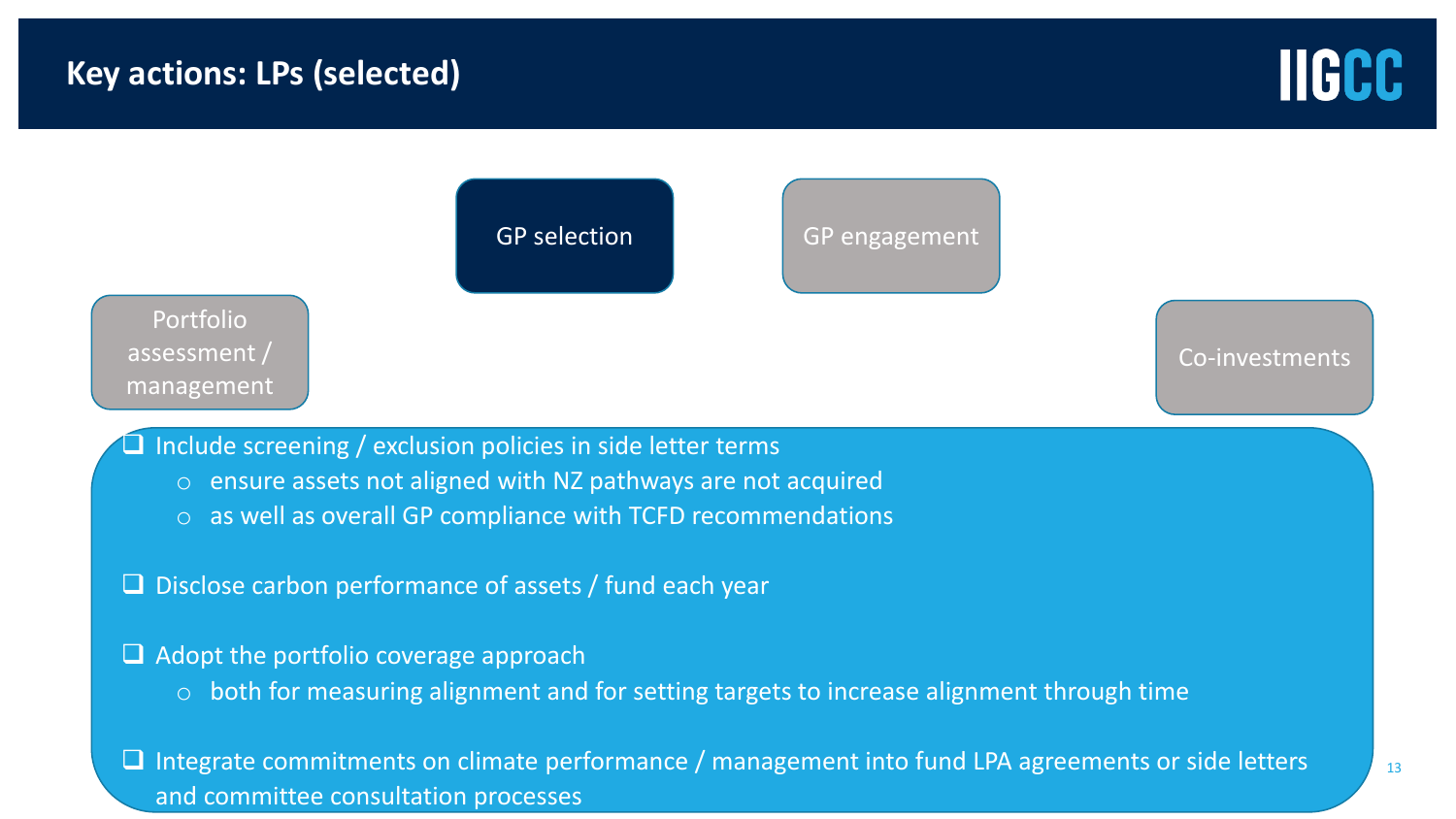



□ Request information from the GP through DDQ or pitch book materials o to allow effective monitoring through the LPAC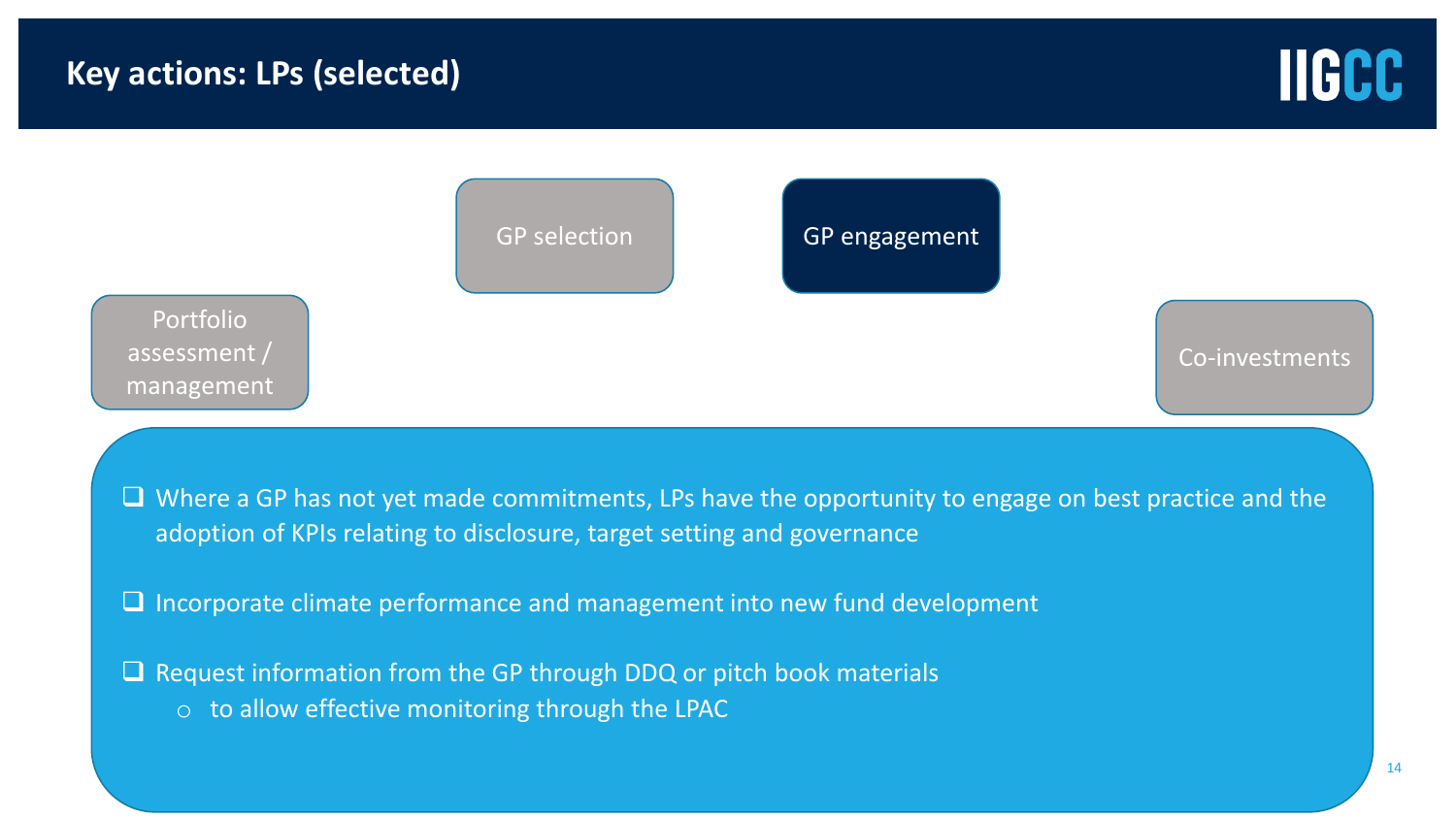



- $\square$  No specific extra requirements for upsizing an existing investment if the fund's strategy is Paris-aligned
- ❑ Given upsized exposure, LPs may want to independently underwrite NZ assumptions
- ❑ Where the portfolio company is not Paris aligned, the LP shouldn't invest in companies that cannot meet an alignment pathway
	- o LPs should seek representation on the board where possible
	- o Ensure the LPA has the relevant alignment and reporting criteria
	- o Coinvest with a majority shareholder meeting GP selection criteria and consistent with the LP's own broader targets
	- The LP should seek out opportunities to make a positive allocation to climate solutions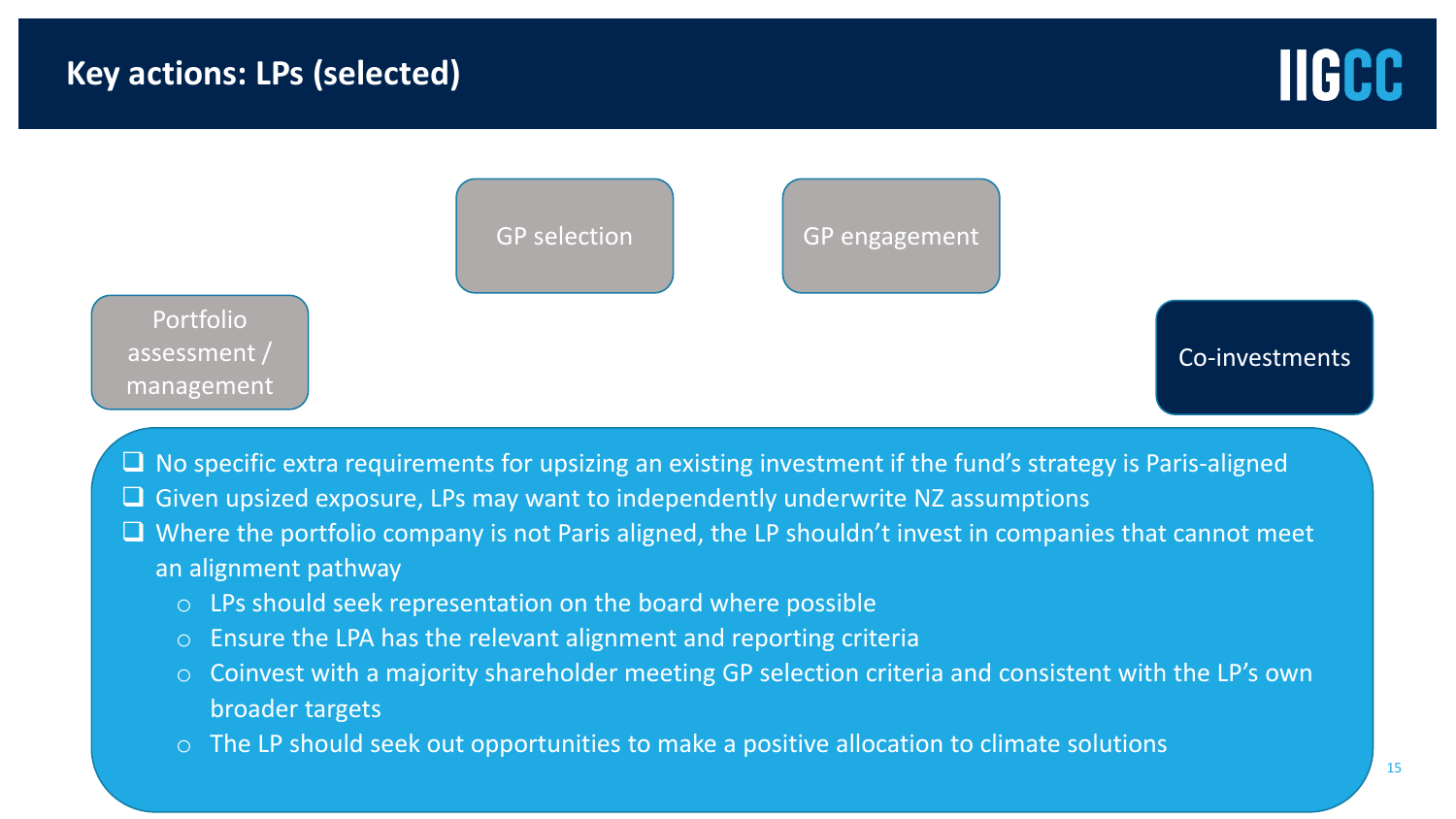



❑ Build capacity to understand, analyse and value climate risk to commercialise opportunities in the context of NZ pathways. Following this:

- o Implement TCFD recommendations: scenario analysis and disclosures relating to climate risk
- o Deliver climate literacy programmes for investment teams and portfolio company directors
- o More broadly, be prepared to resource portfolio company's Net Zero delivery
- o Set a climate strategy for the fund including scenario analysis and disclosures

□ Develop Net Zero aligned terms for LPs and be open to side letter terms regarding Paris alignment / climate risk management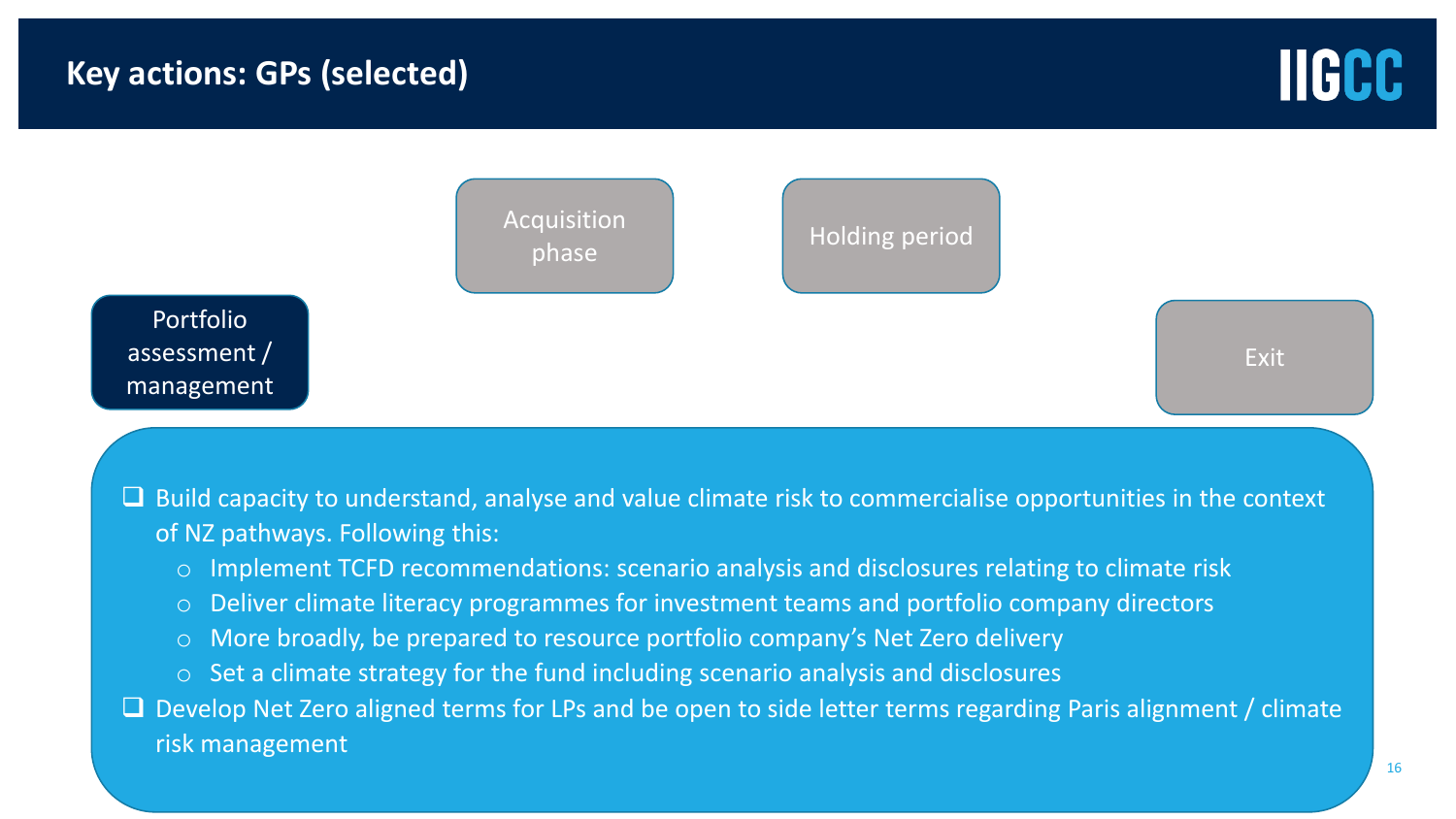



□ Conduct due diligence around climate scenario analysis to inform valuations, identify potential climate solution opportunities and exit strategies

❑ Include Net Zero / climate risk assessment in investor committee sign-off processes / memos

❑ Ensure shareholder agreements include terms pertinent to climate

□ Consider including climate risk management KPIs in leverage for the deal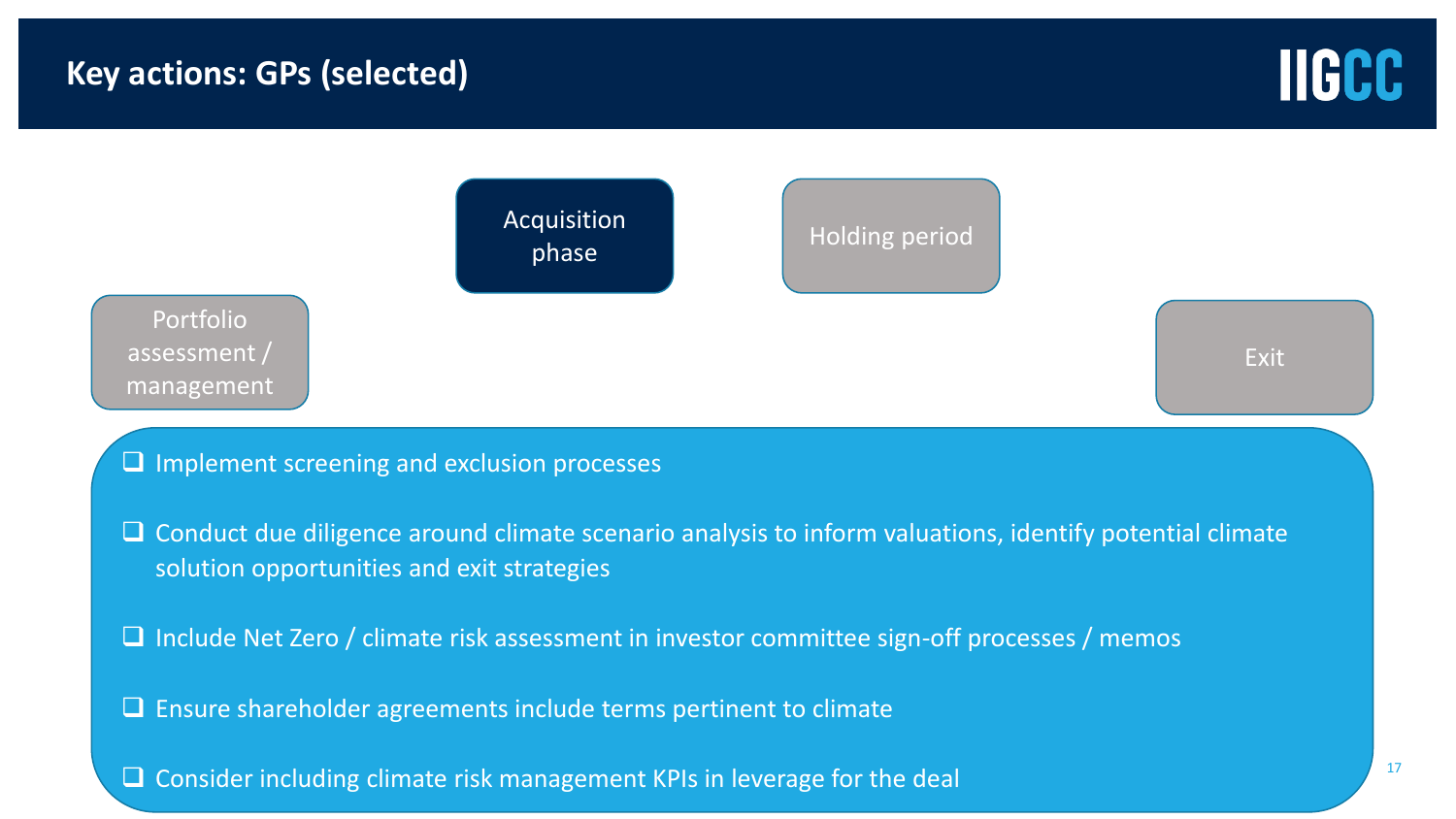



❑ Support portfolio companies to establish a carbon footprint to set baselines for performance and targets

❑ Identify key decarbonisation levers as part of developing a portfolio company strategy: o include timelines for KPIs (e.g. for 100 day plans) and climate targets for Director remuneration

- 
- $\Box$  Define governance / management responsibilities

❑ Set science based targets and implement disclosures by portfolio company o ideally allowing for the calculation of intensity metrics

18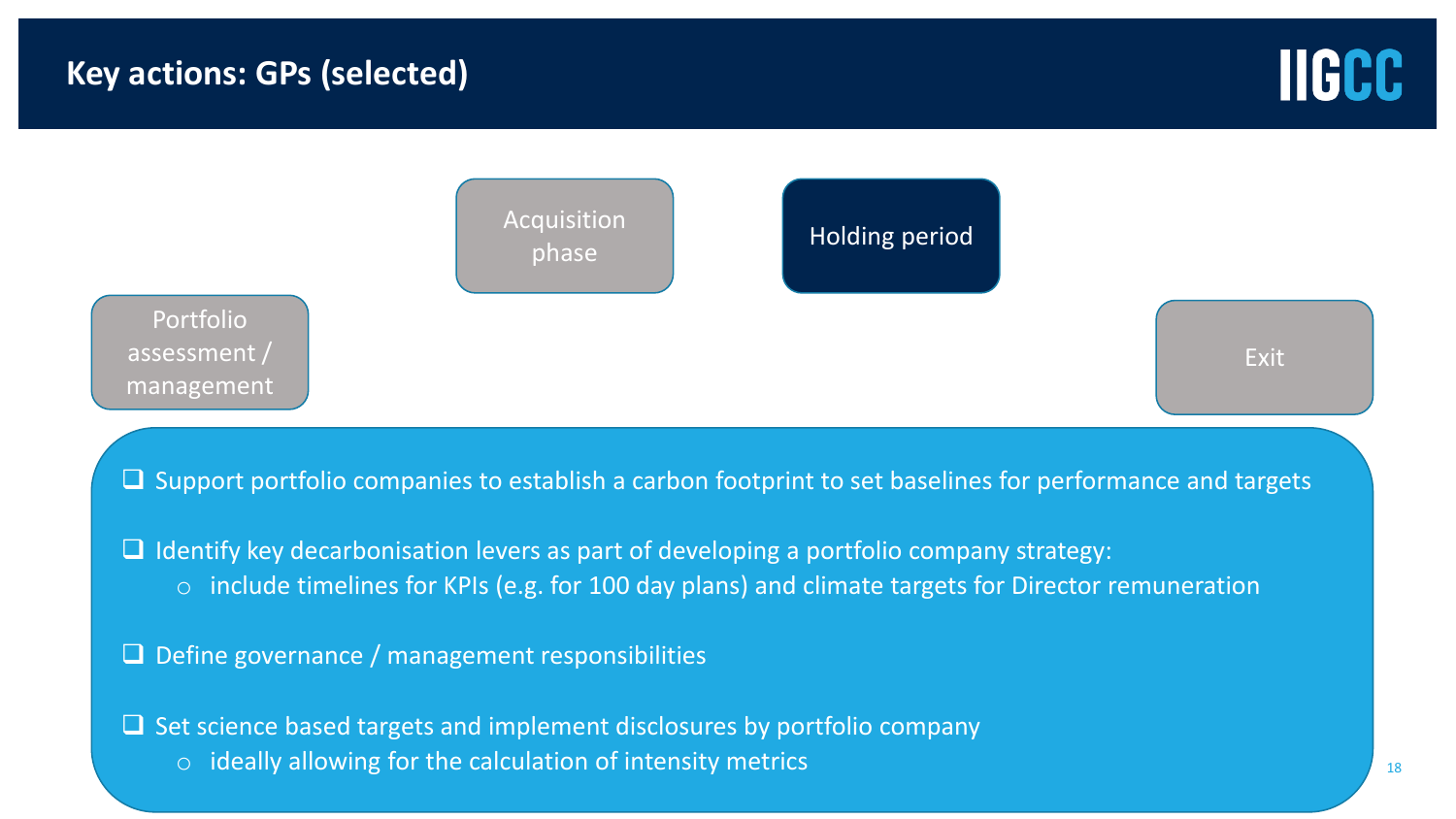

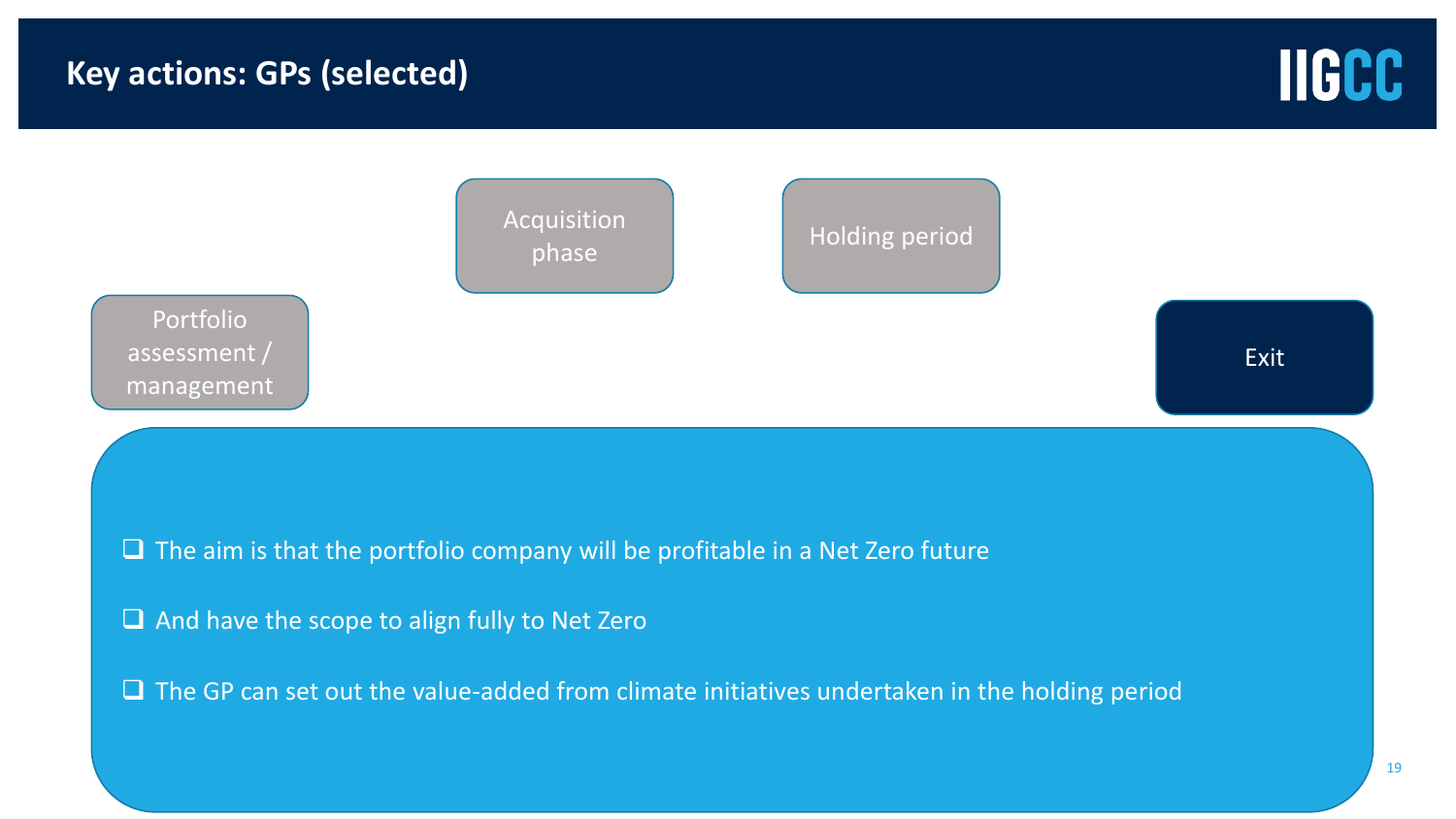## **Consultation Questions**



..

- 1. Do you agree with the proposed minimum criteria and thresholds for portfolio companies to be included in scope?
- If not, what amendments to these thresholds do you propose?
- 3. Do you agree with the minimum criteria that at least 70% of aggregate portfolio companies' NAV or emissions are included, rising to 90% by 2030?
- Are the proposed alignment indicators, thresholds and additional recommendations relevant to assessing and ensuring alignment of portfolio companies to a net zero pathway, and measuring progress towards alignment?
- 5. Do you consider the proposed targets appropriate for GPs and LPs?
- 6. Do the recommended actions for GPs and LPs capture the key activities that should be undertaken to manage climate risk/opportunity, increase net zero alignment of portfolio companies and funds/ portfolios, and to achieve net zero targets?
- 7. If you consider any actions listed as not relevant or a lower priority for supporting the transition to net zero, please list which these are and reasons for your assessment?
- ➢ Consultation is open until **27 February 2022**
- $\triangleright$  Responses should be submitted online [here](https://www.surveymonkey.co.uk/r/8FLMVMG)
- $\triangleright$  Following the consultation the responses will be reviewed by the PAII network partners and IIGCC private equity working group.
- $\triangleright$  Relevant updates will be made to the components, and a final version of the Framework components will be published in Q2 2022